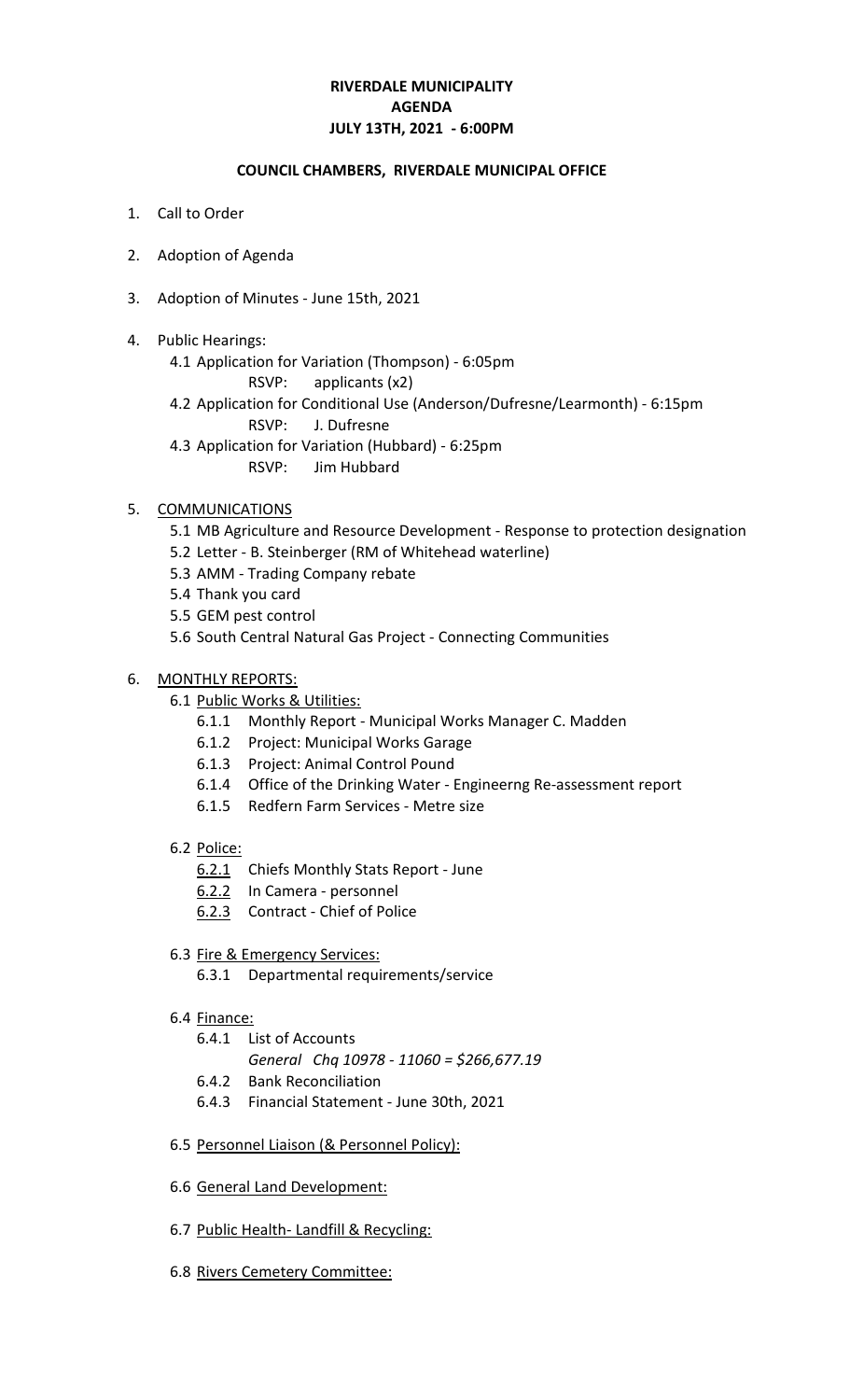- 6.9 Rivers Handi-Van Committee:
- 6.10. Rivers-Rapid City Senior Services Committee:
- 6.11. Riverdale Recreation Commission: 6.11.1 L. Gill Report
- 6.12. Riverdale Community Centre: 6.12.1 L. Gill Report
- 6.13. EDO:
- 6.14. Prairie Crocus Regional Library:
- 6.15. EMO:
- 6.16. Riverdale Planning District:
	- 6.16.1 Application for Variation (Thompson)
	- 6.16.2 Application for Conditional Use (Anderson/Learmonth)
	- 6.16.3 Application for Variation (Hubbard)
- 6.17. Riverdale CDC:
- 6.18. Rolling Dale Board:
- 6.19. Midwest Weed District:
- 6.20. Assiniboine West Watershed District
- 6.21. Central Assiniboine Watershed District
- 7. UNFINISHED BUSINESS: 7.1 RCI Grad Scholarships 7.2 Boundary Road Agreement - Amended
- 8. NEW BUSINESS: 8.1 Offer to Purchase - Jago 8.2 CN Rail Safety Week
- 9. CONSIDERATION OF BY-LAWS:
- 10. COUNCILLOR'S REMARKS & SUGGESTIONS:
- 11. MAYOR'S REMARKS & SUGGESTIONS:
- 12. CHIEF ADMINISTRATIVE OFFICER'S REPORT:
- 13. ADJOURNMENT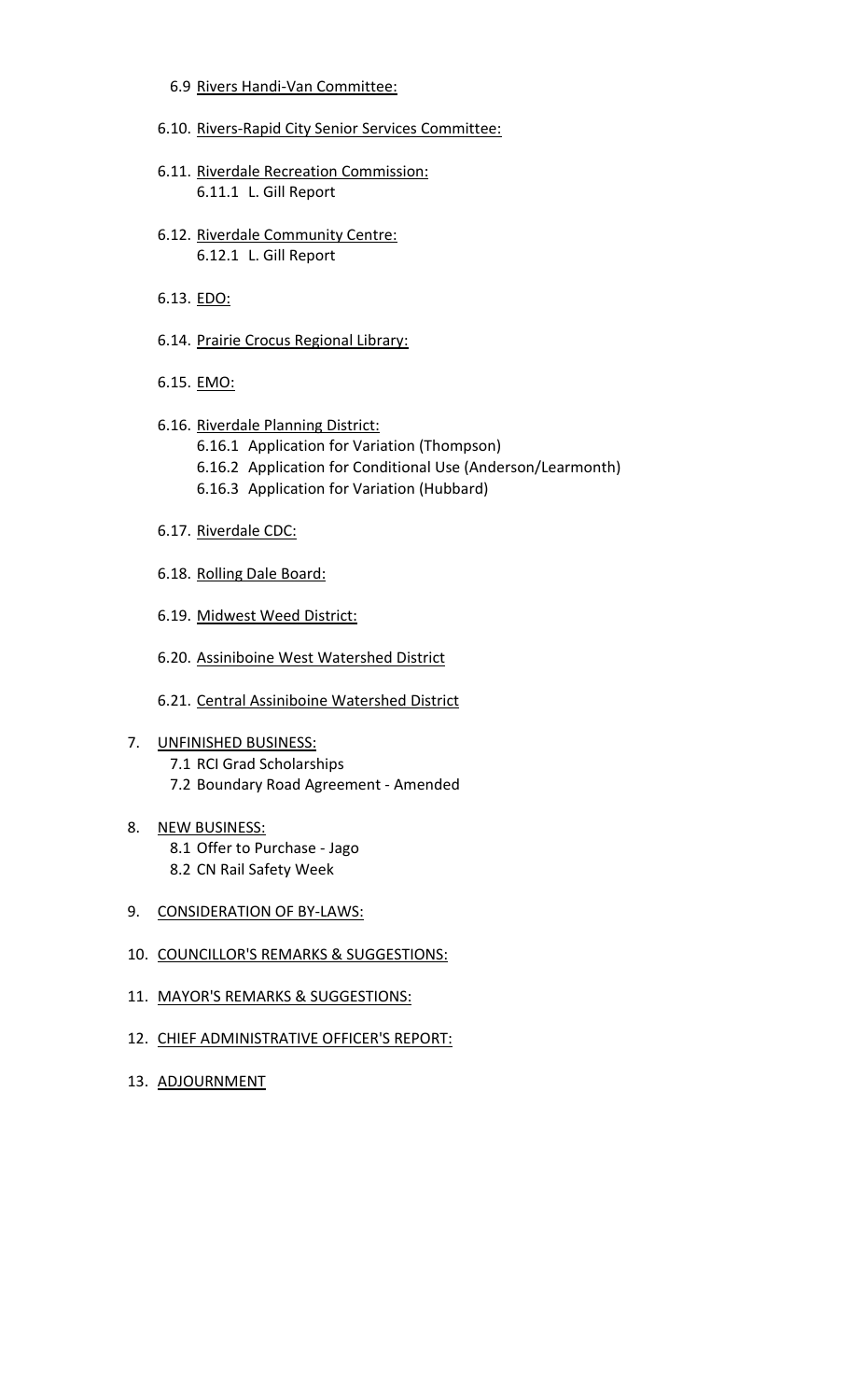# **RIVERDALE MUNICIPALITY**

The minutes of the regular meeting of Council for Riverdale Municipality held in the Council Chambers on the 13<sup>th</sup> day of July 2021.

Mayor Todd Gill called the meeting to order at 6:00 p.m. with the following members of Council in attendance:

Councillor Ian Dyer Councillor Alastair McFadden Councillor David Creighton Councillor Ken Tait Councillor Everett Smith Councillor Dave Falkevitch

Chief Administrative Officer Kat Bridgeman recorded the minutes.

No. 145-21 GILL-MCFADDEN Be It Resolved that the regular meeting agenda dated July  $13<sup>th</sup>$ , 2021 be adopted as presented;

Be It Further Resolved that the agenda form part of the minutes.

CARRIED

No. 146-21 DYER-TAIT Be It Resolved that the minutes of June  $15<sup>th</sup>$ , 2021 be adopted as circulated.

CARRIED

#### **DELEGATION:**

#### **4. PUBLIC HEARING:**

4.1 Public Hearing – Variation Application – 6:05pm

No. 147-21 SMITH-DYER Be It Resolved That the Council for Riverdale Municipality recess the Regular Meeting of Council at 6:05 pm to sit as a Public Hearing to hear representation on an application for variation.

#### CARRIED

No. 148-21 TAIT-FALKEVITCH Be It Resolved that Council Close the Public Hearing and re-open the regular meeting at 6:06 pm.

### CARRIED

4.2Public Hearing – Conditional Use Application – 6:15pm

No. 149-21 MCFADDEN-FALKEVITCH Be It Resolved That the Council for Riverdale Municipality recess the Regular Meeting of Council at 6:15 pm to sit as a Public Hearing to hear representation on an application for Conditional Use.

CARRIED

No. 150-21 DYER-SMITH Be It Resolved that Council Close the Public Hearing and re-open the regular meeting at 6:20 pm.

CARRIED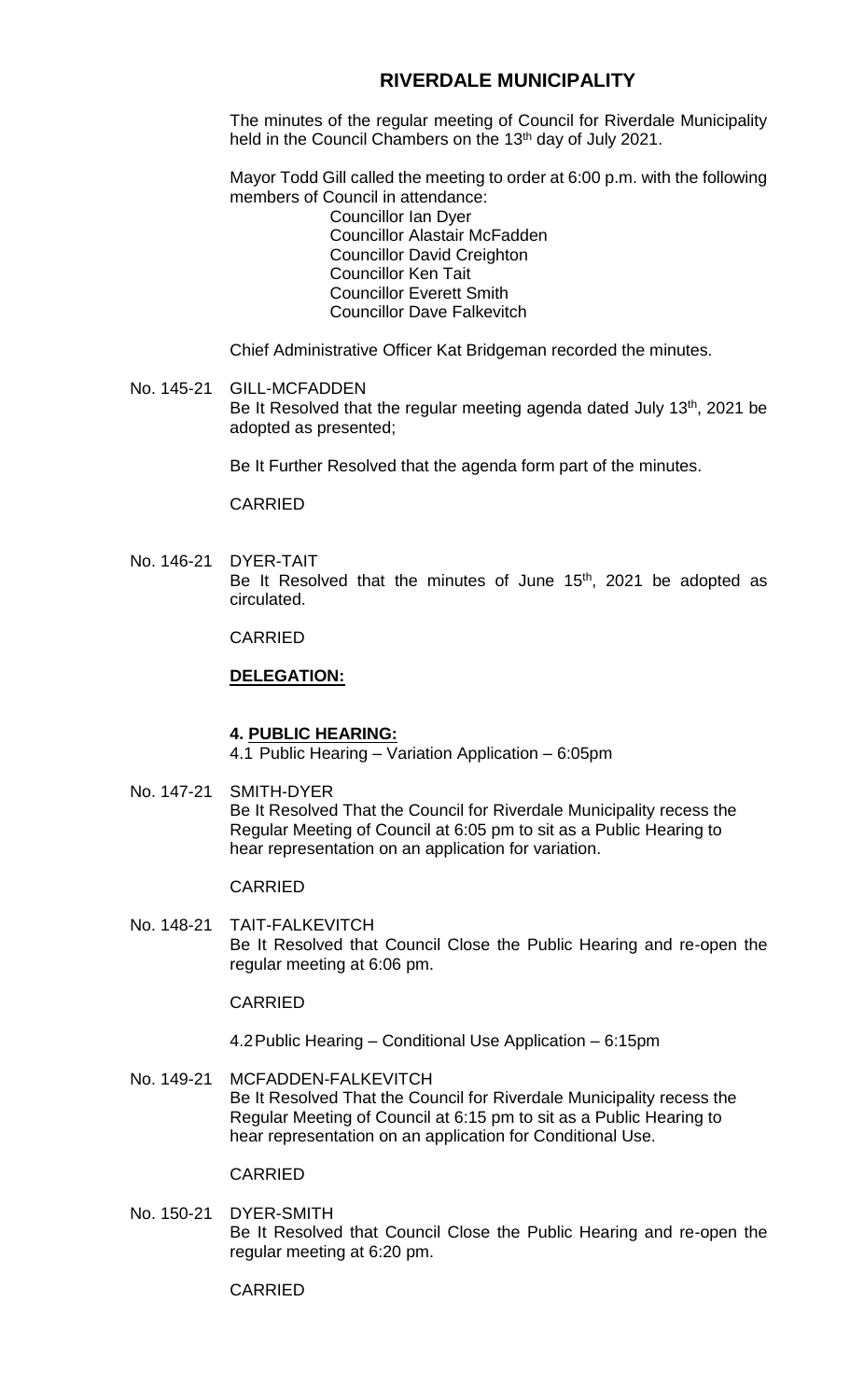4.3Public Hearing – Application for Variation – 6:25pm

No. 151-21 CREIGHTON-MCFADDEN Be It Resolved That the Council for Riverdale Municipality recess the Regular Meeting of Council at 6:25 pm to sit as a Public Hearing to hear representation on an application for Application for variation.

CARRIED

No. 152-21 FALKEVITCH-Be It Resolved that Council Close the Public Hearing and re-open the regular meeting at 6:35 pm.

CARRIED

# **6. MONTHLY REPORTS:**

### **6.1 Public Works**

- 6.1.1 Monthly Report Municipal Works Manager Reviewed & Filed
	- Bulk water fill station to be added to next agenda

6.1.4 Office of the Drinking Water – Engineering Re-Assessment Report – Reviewed & Filed

### **6.2 Police**

**6.2.1 Chief Schwartz Monthly report – June** - Reviewed & Filed **6.2.2 In Camera – personnel**

No. 153-21 FALKEVITCH-DYER Be It Resolved That Council recess the regular meeting to sit in camera as a Committee of the Whole to discuss personnel issues.

> Be It Further Resolved That all matters discussed are to be kept confidential.

### CARRIED

No. 154-21 CREIGHTON-SMITH Be It Resolved That Council come out of Committee of the Whole and continue with the regular meeting.

### CARRIED

# **6.2.3 Contract – Chief of Police**

No. 155-21 MCFADDEN-CREIGHTON Be It Resolved That Council approve the contract terms for Chief of Police – Lon Schwartz as submitted by the Rivers Police Board

# CARRIED

**6.3 Fire & Emergency 6.3.1 Mutual Aid –** under review

# **6.4 Finance**

# **6.4.1 List of Accounts**

No. 156-21 DYER- SMITH

Be It Resolved that the List of Accounts submitted to Council and having been certified by said council and totaling the sum of \$266,677.19 being cheques numbered 10978 to 11060 be hereby passed for payment.

### CARRIED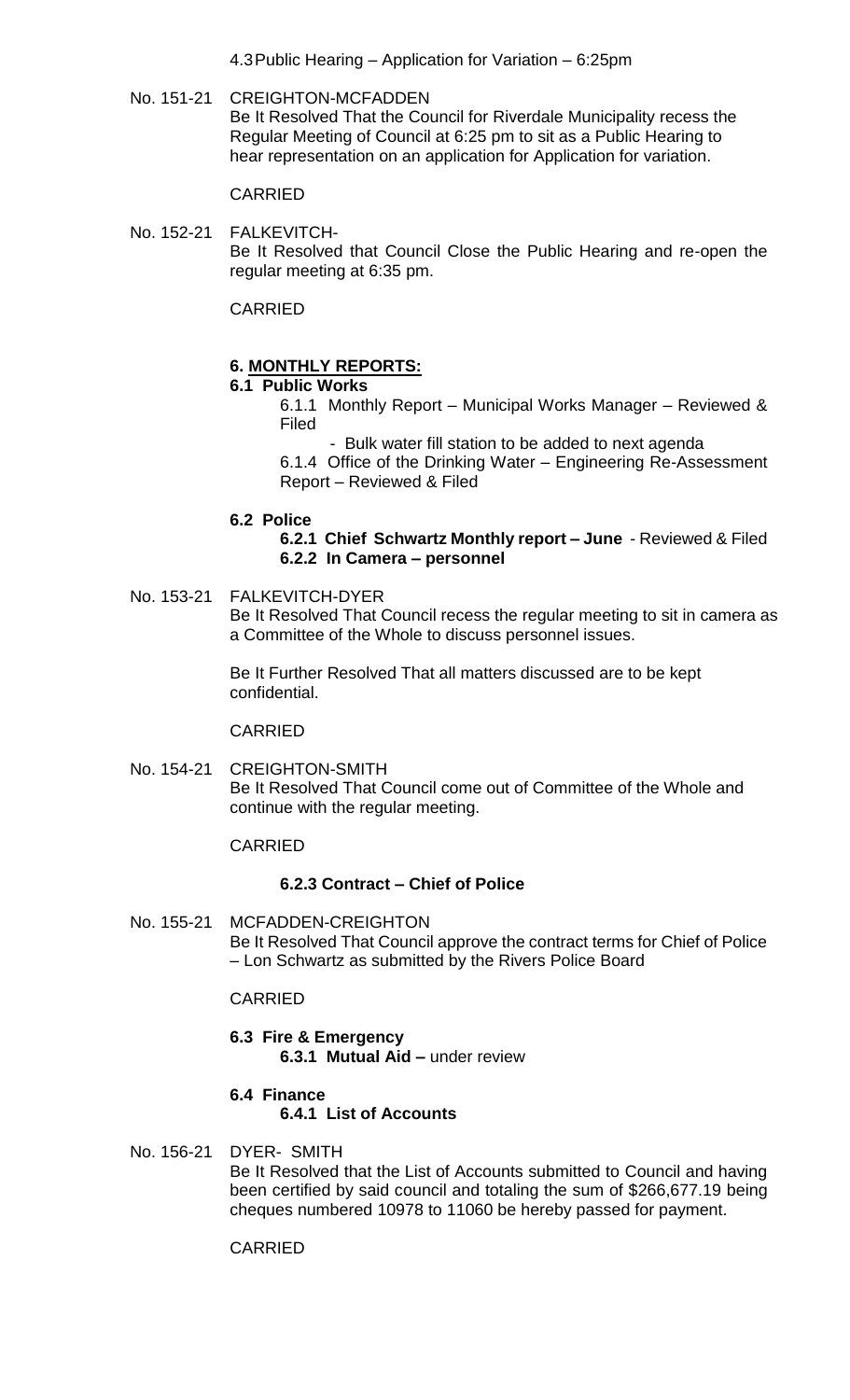### **6.4.2 Bank Reconciliation**

No. 157-21 TAIT- MCFADDEN Be It Resolved That the Bank Reconciliation for the General/Utility account for June 2021 be hereby adopted as presented.

#### CARRIED

#### **6.4.3 Financial Statement**

No. 158-21 SMITH-TAIT Be It Resolved That the financial statement for the period ended June 30<sup>th</sup>, 2021 be hereby adopted as presented.

#### CARRIED

- **6.5 Personnel Liaison**
- **6.6 General Land Development**
- **6.7 Public Health – Landfill & Recycling**
- **6.8 Rivers Cemetery Committee**
- **6.9 Rivers Handi-Van Committee**
- **6.10 Riverdale Senior Services Committee**
- **6.11 Riverdale Recreation Commission** 6.11.1 L. Gill Report reviewed and filed
- **6.12 Riverdale Community Centre** 6.12.1 L. Gill Report reviewed and filed

#### **6.13 EDO**

- **6.14 Prairie Crocus Regional Library**
- **6.15 EMO**

### **6.16 Riverdale Planning District 6.16.1 Application for Variation (Thompson)**

### No. 159-21 SMITH-CREIGHTON Whereas Martin Thompson owner(s) of property legally described as being; 306 Main Street River, MB, applied to the Council of Riverdale Municipality for a variation in order to:

Vary the front yard setback from 25 feet to 20 feet to allow for an addition to their home.

And after careful consideration of the application and any representations made for or against it, the Council of Riverdale Municipality, in meeting duly assembled this 13<sup>th</sup> day of July, 2021 approve said application.

### CARRIED

### **6.16.2 Application for Conditional Use (Dufresne/Anderson/ Learmonth)**

No. 160-21 TAIT-FALKEVITCH

Whereas Jeremy Dufresne and Melissa Anderson, applicant(s) of property legally described as being; 2.56 acres in the NE corner of NW 8-11-20W, applied with permission from Anthony Learmonth, owner(s) of the above property to the Council of Riverdale Municipality for a conditional use approval in order to:

Have a non-farm dwelling in the 'RA' zone;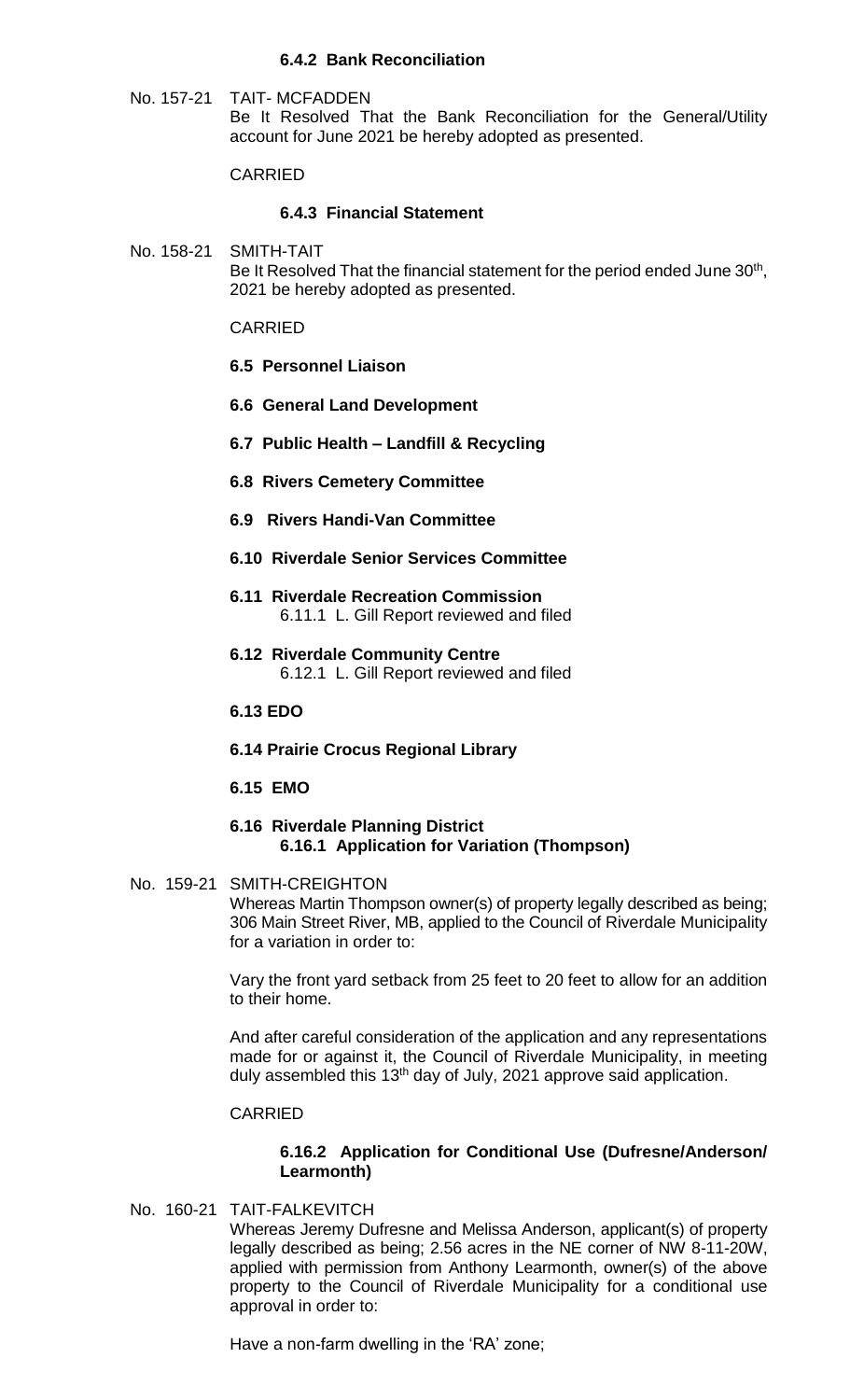And after careful consideration of the application and any representations made for or against it, the Council of Riverdale Municipality, in meeting duly assembled this 13<sup>th</sup> day of July, 2021 approve said application.

#### CARRIED

### **6.16.3 Application for Variation (Hubbard)**

No. 161-21 MCFADDEN-TAIT

Whereas James Hubbard & Tara Hubbard owner(s) of property legally described as being; 78 Sioux Lane (Lot 30 Plan 1315) at Chimo Resort, applied to the Council of Riverdale Municipality for a variation in order to:

Vary the side yard setback from 15 feet to 7 feet to allow for the placement of a modular home and garage due to the terrain at the rear of the property being too narrow and low.

And after careful consideration of the application and any representations made for or against it, the Council of Riverdale Municipality, in meeting duly assembled this 13<sup>th</sup> day of July, 2021 approve said application with the following conditions.

THAT if the site grading has any impact to drainage on greenspace, that the proponent has Manitoba Conservation and Climate (Water Stewardship) inspect the plan;

AND that the proponent obtain a survey certificate to verify the locations of the property pins.

#### CARRIED

- **6.18 Rivers/Daly CDC**
- **6.19 Rolling Dale Board**
- **6.20 Midwest Weed District**
- **6.21 Assiniboine West Watershed District**

### **6.22 Central Assiniboine Watershed District**

#### **7. UNFINISHED BUSINESS:**

#### **7.1 RCI Grad Scholarships**

No. 162-21 CREIGHTON-Be It Resolved That Sam Hayden be awarded the \$200.00 scholarship for highest mark in Essential Math 40S;

> And That Shelby Schmidt be awarded a \$200.00 scholarship for highest mark in Law 40S.

#### CARRIED

#### **7.2 Boundary Road Agreement – Oakview – Amended**

No. 163-21 DYER-FALKEVITCH Be It Resolved That Council approve the boundary road agreement with the Rural Municipality of Oakview as amended;

> Be It Further Resolved That the previous agreement dated November 13, 2018 be null and void.

CARRIED